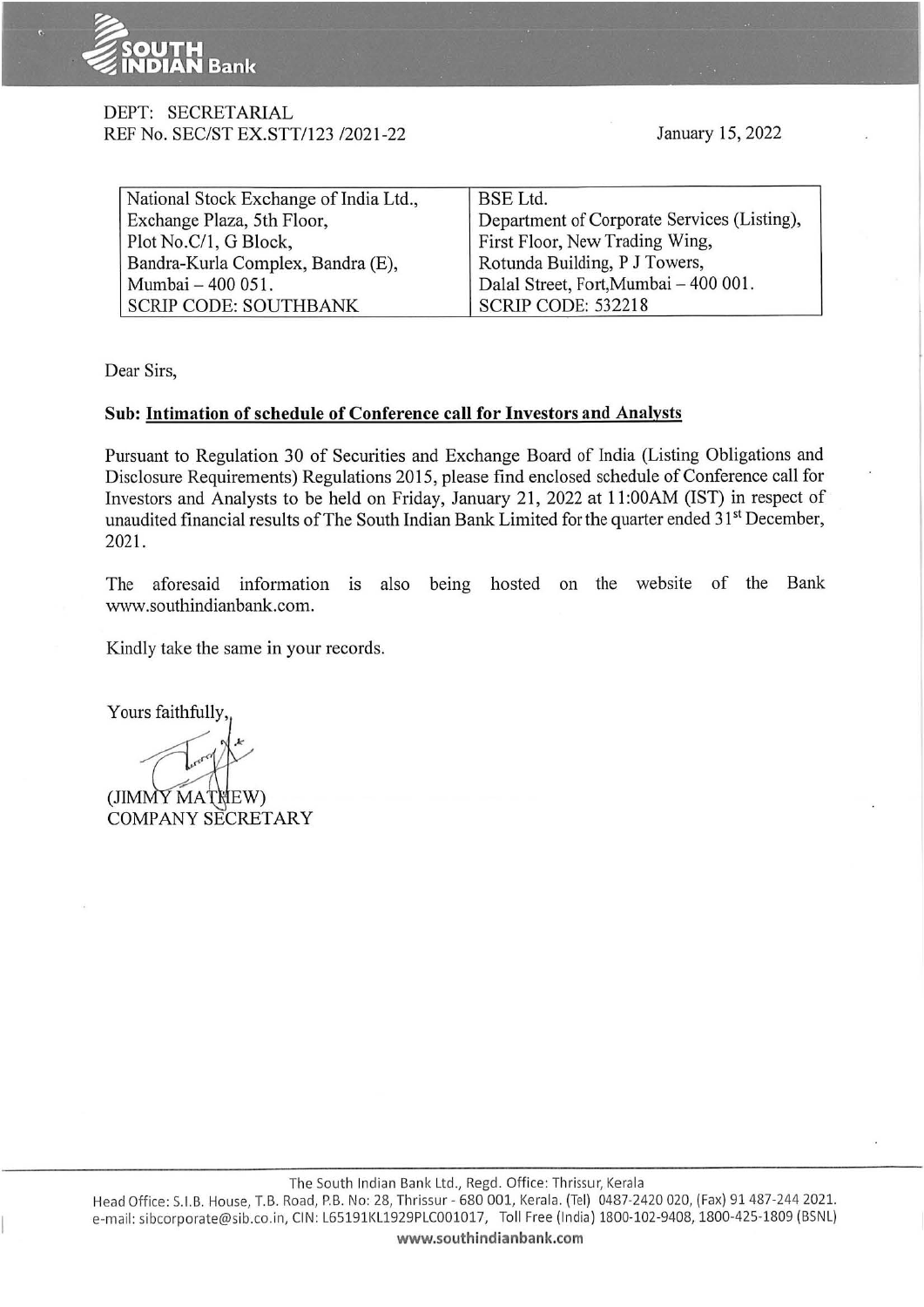## **FY 2021-22 / Q3 Earnings Call scheduled on Friday, January 21, 2022 at 11:00 AM (IST)**

The South Indian Bank Limited (SIB) will organize a conference call for investors and analysts on, Friday, January 21, 2022 at 11:00 AM (IST)

Mr. Murali Ramakrishnan – Managing Director & CEO, Mr. K. Thomas Joseph – EVP & Group Business Head Sales, Mr. Anto George T – SGM HR & Admin, Mr. Sanchay Sinha – Head Liability & Branch Banking, Mr. Leelanand Kodaganti – Head Treasury, Ms. Chithra H –Chief Financial Officer, Mr. Minu Moonjely – GM Credit will represent SIB on the call.

#### **Details of the conference call are as follows:**

## **Timing: Friday, January 21, 2022 at 11:00 AM (IST)**

| <b>Diamond</b><br>Pass                                    |  | https://services.choruscall.in/DiamondPassRegistration/register?confir |                |  |  |
|-----------------------------------------------------------|--|------------------------------------------------------------------------|----------------|--|--|
| registration link:                                        |  | mationNumber=8771562&linkSecurityString=1b31f2e7a8                     |                |  |  |
| <b>Conference Call Dial-in numbers</b>                    |  |                                                                        |                |  |  |
| <b>Universal Access:</b>                                  |  | +91 22 6280 1342 / +91 22 7115 8243                                    |                |  |  |
| <b>Local Access Number (Available all</b><br>over India): |  | $+91-7045671221$                                                       |                |  |  |
| <b>International Toll Free Numbers:</b>                   |  | Argentina                                                              | 0080014243444  |  |  |
|                                                           |  | Australia                                                              | 1800053698     |  |  |
|                                                           |  | Belgium                                                                | 0080014243444  |  |  |
|                                                           |  | Canada                                                                 | 01180014243444 |  |  |
|                                                           |  | China                                                                  | 4008428405     |  |  |
|                                                           |  | France                                                                 | 0800914745     |  |  |
|                                                           |  | Germany                                                                | 0080014243444  |  |  |
|                                                           |  | Hong Kong                                                              | 800964448      |  |  |
|                                                           |  | Italy                                                                  | 0080014243444  |  |  |
|                                                           |  | Japan                                                                  | 00531161110    |  |  |
|                                                           |  | Netherlands                                                            | 08000229808    |  |  |
|                                                           |  | Poland                                                                 | 008001124248   |  |  |
|                                                           |  | Singapore                                                              | 8001012045     |  |  |
|                                                           |  | South Korea                                                            | 00180014243444 |  |  |